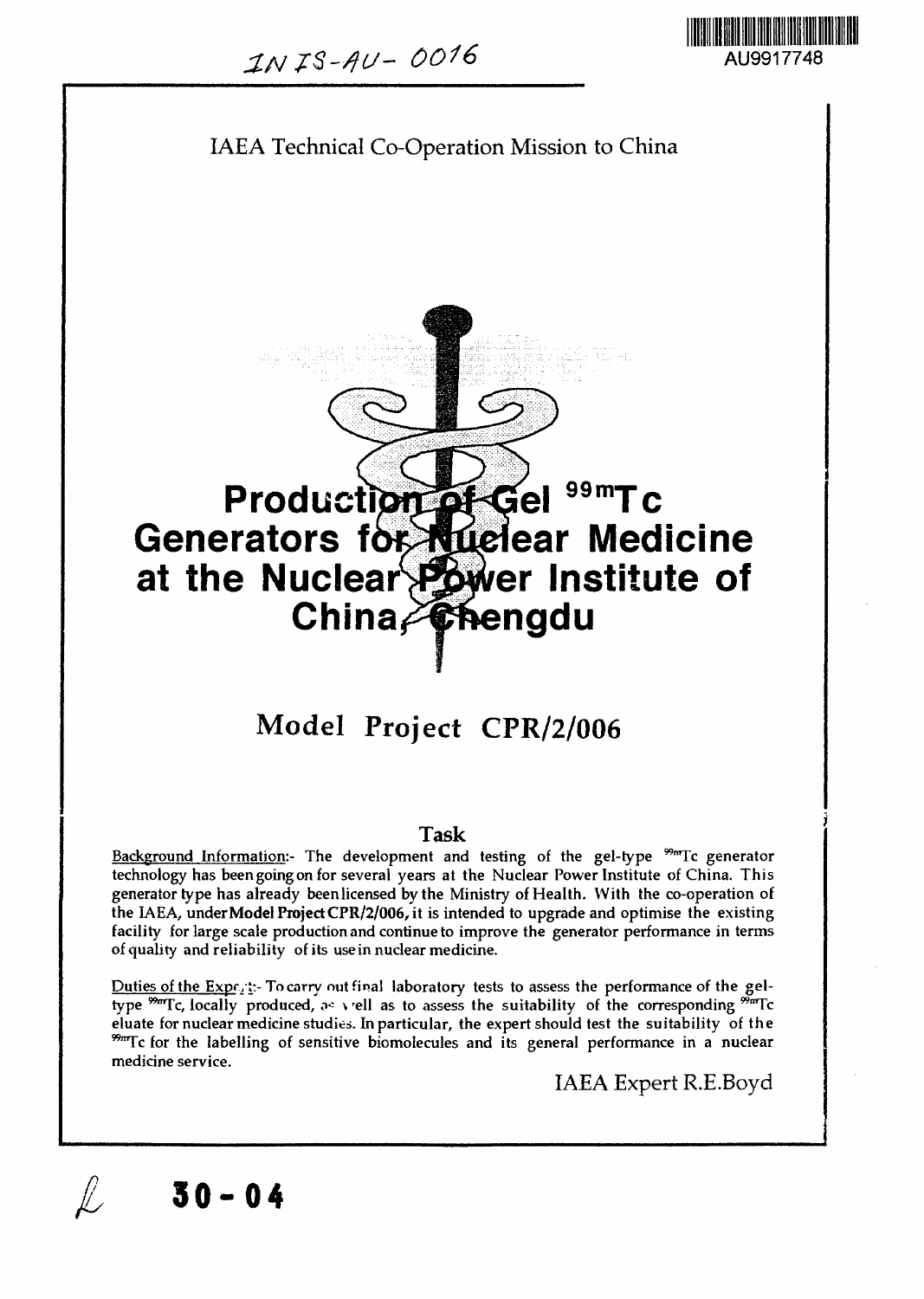## 99Mo:<sup>99m</sup>Tc Gel Generators Produced by the Nuclear Power Institute, China.

## Preamble

From 15 to 30 June 1996 I visited the Nuclear Power Institute of China, Chengdu, on behalf of the IAEA, to assess the methods being used for the 'large scale' manufacture of gel generators and to make an in-depth study of the quality of these products.

Although it had been my intention to determine both inter- and intra-batch variation in quality, as it turned out I was unable to examine samples from more than one batch *(because the reactor had tripped out on my second day there, due to a violent rainstorm, and was not scheduled for a restart before my departure* ). However I was able to examine three generators across a range of activities, according to a fairly comprehensive schedule of tests.

I witnessed the full manufacturing process and was able to make a cursory assessment of the Institute's degree of compliance to the principles of the Code of Good Manufacturing Practice.

At the end of my assignment I visited the nuclear medicine department of a major teaching hospital in Chengdu to obtain medical comments on the clinical utility of the generator, particularly in respect to its application to the labelling of sensitive biomolecules.

The results of the investigations are summarised below.

## 1. Objective Test Results

## (i) Elution Efficiency

Elution efficiency is the quotient of the measured yield of <sup>99m</sup>Tc and the theoretically available amount.

| Generator<br>No. | <b>Activity</b><br>mCi <sup>99</sup> Mo | <b>Results of Daily Elution Efficiencies</b><br>(%) |
|------------------|-----------------------------------------|-----------------------------------------------------|
| 16               | 176                                     | 75.7, 82.6, 76.6, 76.9, 60.3, 76.1                  |
| 25               | 593                                     | 80.2, 86.2, 79.1, 79.4, 63.8, 88.8                  |
| 33               | 902                                     | 81.1, 87.7, 80.5, 80.3, 66.12, 82.2                 |

To be successfully compared against the standard commercial generator *(based on fission "Mo* ), the elution efficiency of an alternative generator type should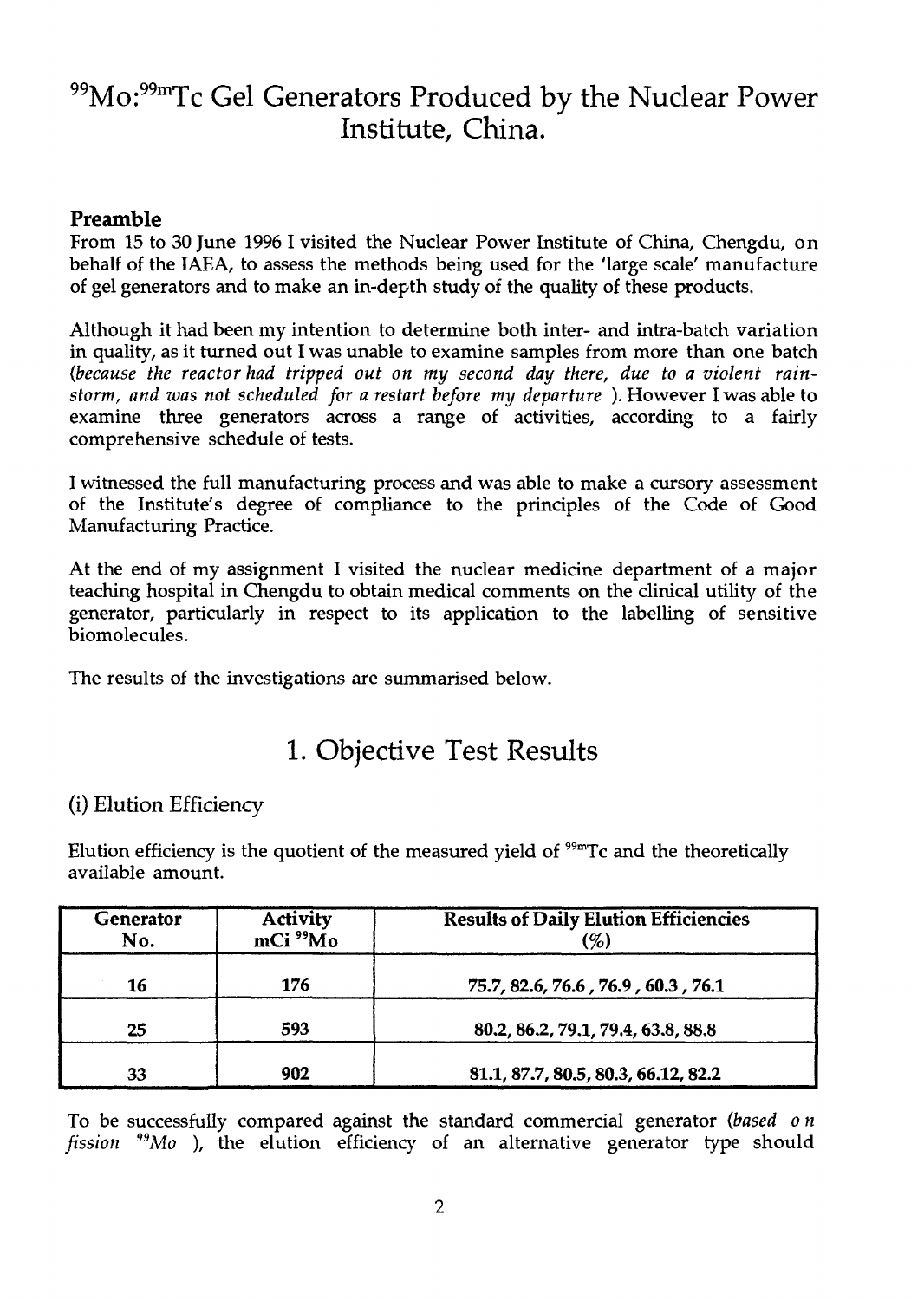consistently exceed 75%. With the exception of Eluate #5 which was obtained under non-standard conditions, all generator performances, as can be deduced from the table, were acceptable.

It is worth noting that it is common practice for commercial generator suppliers to understate the <sup>99</sup>Mo content in order to make the elution efficiencies appear higher. The results for the elution efficiency of the gel generators are based on actually measured "Mo contents and have been calculated according to a rigorous computer program which includes the <sup>99m</sup>Tc contribution residual from the previous elution.

One negative comment on generator performance is the lack of any performance enhancement component in the gel preparation. This means that, should a decision be taken to terminally sterilise the generator, there is a high probability that generator's performance would be adversely affected.

## (ii) Elution Profile.

The elution profile of a generator is an indication of the volume of eluent necessary to separate the peak of <sup>99m</sup>Tc activity from the immobilised <sup>99</sup>Mo phase. Elution profiles vary with generator size and shape - *physically large generators require a greater volume of eluent to displace the peak activity; long columns cause a broadening and a retardation of the 99mTc peak due to the greater number of ion exchange events that are possible.*

Elution of the gel generators *{containing low specific activity 99Mo* )was performed by aspirating approx. 12.5 mL saline through the generator into an evacuated vial.

Measuring the partial elution, even for the largest of the generators, showed that the peak activity was eluted in 5-7 mL and that the separation process was essentially complete following the passage of 10 mL.

This is considered satisfactory for the majority of clinical applications.

## (iii) Molybdenum-99 Breakthrough and Radionuclidic Purity

Molybdenum-99 is the most probable radiocontaminant in eluted <sup>99m</sup>Tc. The longer half-life and complex decay scheme involving beta-emissions have motivated pharmacopoeial specifications to stipulate that <sup>99</sup>Mo should not exceed 0.1% of the total activity injected.

For fission based generators more stringent specifications apply to other possible radiocontaminants (for example the BP 1993 states that  $^{131}$ I and  $^{103}$ Ru must be less than  $5 \times 10^{3}$ %, <sup>90</sup> Sr less than 6 x 10<sup>3</sup>%, alpha emitters less than 10<sup>-7</sup>%, other unspecified gamma-emitters less than 0.01% ) . While  $^{99\rm m}$  Tc from the gel generator does not carry the risk of fission product contamination, it is important that it complies with the pharmacopoeial specifications for radionuclidic impurities. The table below shows the results of measurements performed:-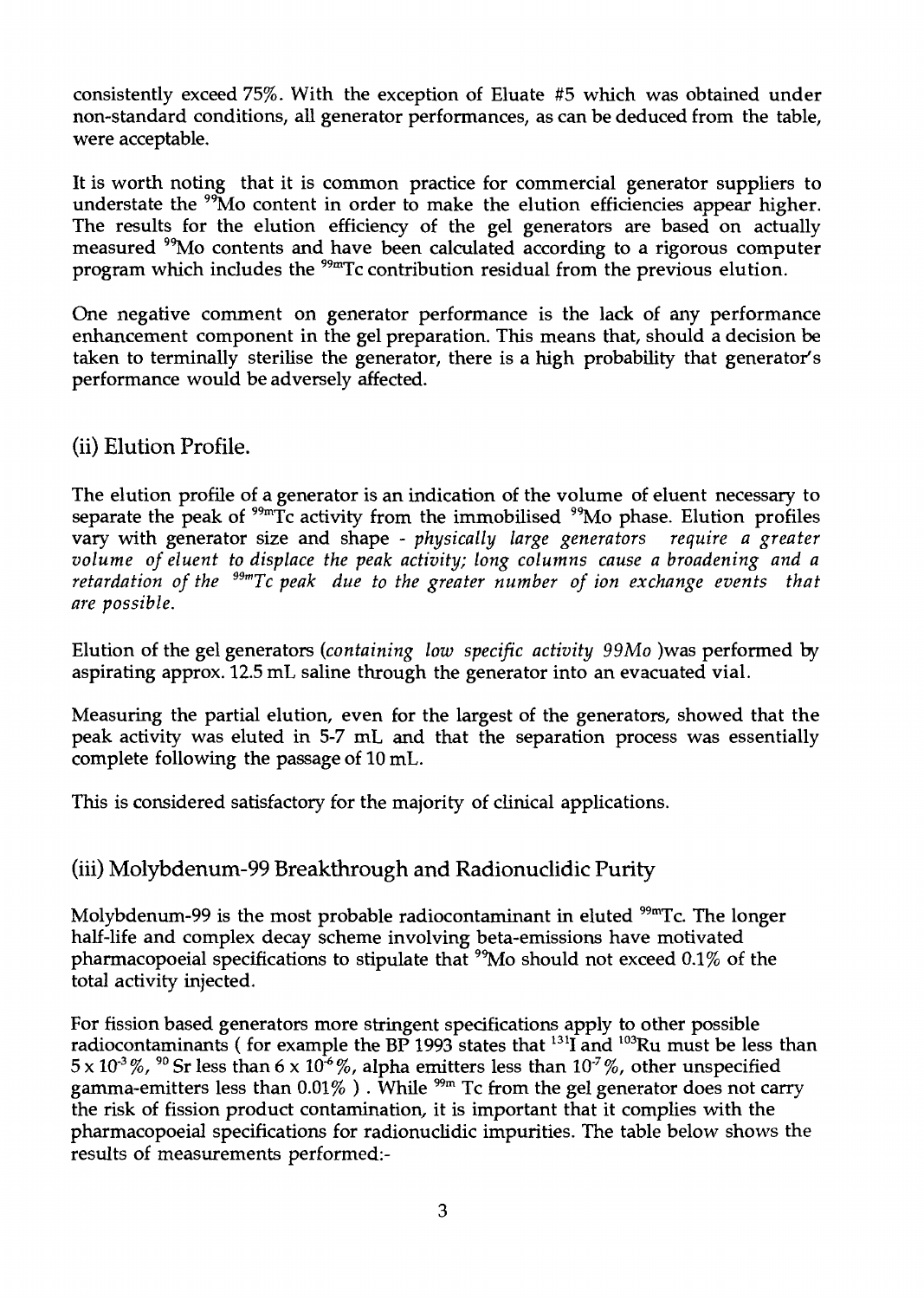| <b>Generator Number</b> | $\mu$ Ci <sup>99</sup> Mo per mCi <sup>99m</sup> Tc |
|-------------------------|-----------------------------------------------------|
| 16                      | 0.025                                               |
| 25                      | 0.026                                               |
| 33                      | 0.031                                               |

Until my arrival it had been routine practice to estimate the radionuclidic purity of  $99m$ Tc solutions by means of a crude test utilising a dose-calibrator(Capintec), intended for use in hospitals as a guard against disruption of the generator's integrity. I stressed that such a test was not appropriate means of quality control for a generator manufacturer and ought to be routinely replaced by gamma-spectrometry.

Utilising equipment set up for low level environmental surveys, generator eluates *(contained within a thin-walled lead pot to attenuate the 99mTc radiation)* were subjected to analysis by gamma-spectrometry.

Samples from each of the three generators, fresh and then after 1, 3 and 5 days decay, were examined for the presence of radionuclidic impurities. The results not only confirmed the very low levels indicated in the table above, but also careful analysis of the photopeaks clearly demonstrated that  $\frac{99}{100}$  was, in fact, the only radionuclidic impurity present in the eluates. A result which indicates that NPIC has access to a very pure grade of  $MoO<sub>3</sub>$  target.

(iv) Radiochemical Purity

An important aspect of quality is the degree to which the radionuclide exists in chemical forms other than the desired form.

Radiochemical impurities can arise from chemical reactions with the solvent, from changes in temperature, pH or light intensity and, most commonly, as a result of radiolysis producing highly reactive free radicals.

The presence of <sup>99m</sup>Tc in non-pertechnetate forms is undesirable and could cause complications in the secondary preparation of radiopharmaceuticals.

Using standard a paper chromatography/ acetone-HCl method, the radiochemical form of eluted  $\sqrt[99m]{\text{IC}}$  was repeatedly determined; the results are presented in the table below:-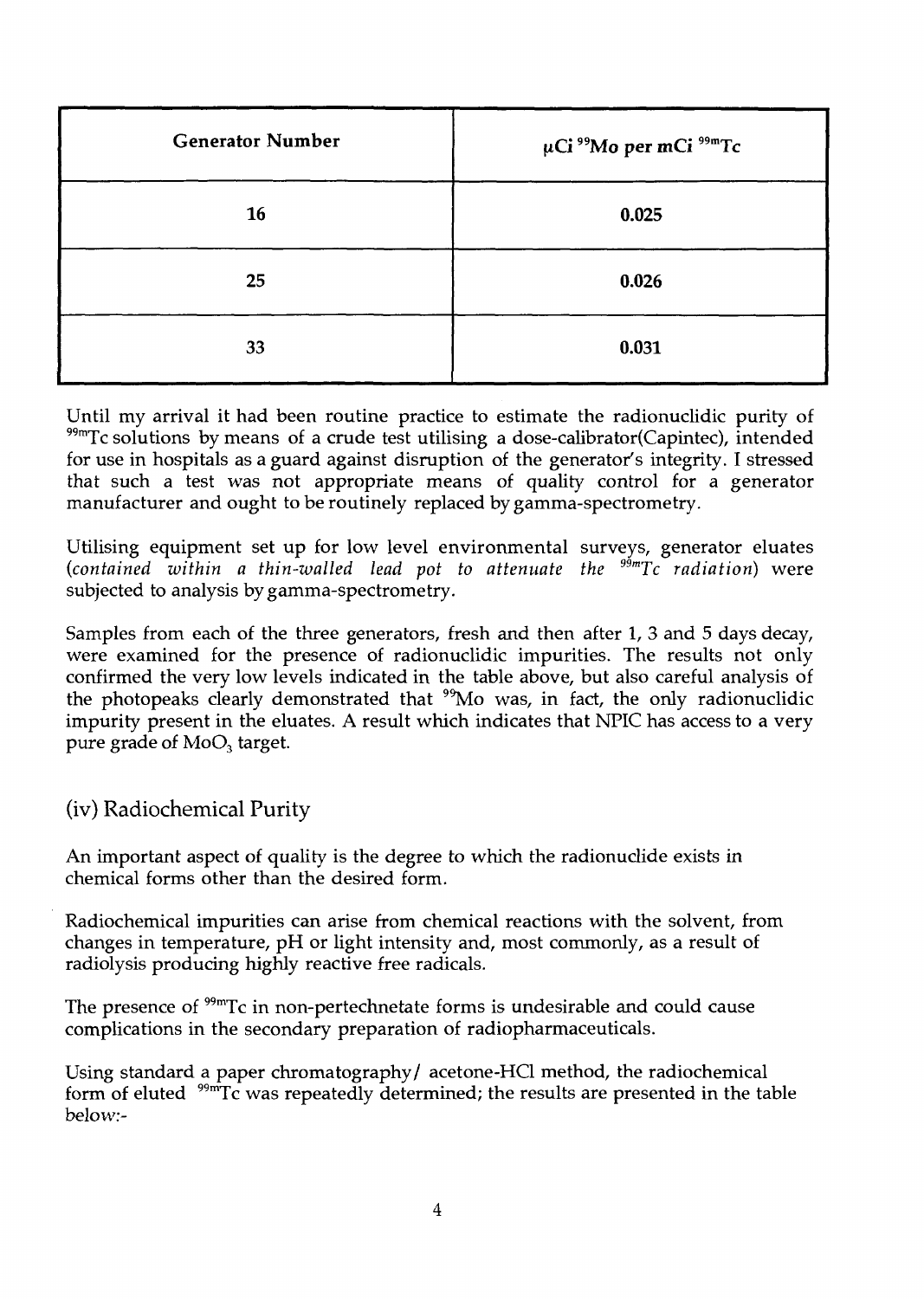| Generator<br>Number | <b>Radiochemical Purity</b><br>$\%$ as TcO <sub>4</sub> |
|---------------------|---------------------------------------------------------|
| 16                  | 99.9, 99.6, 99.7                                        |
| 25                  | 99.9, 99.9, 99.9, 99.9                                  |
| 33                  | 99.9, 99.9, 99.5, 98.1                                  |

## (v) Eluate pH

The gel generator is intended to produce an eluate which can be intravenously administered to humans with no further preparation. Accordingly it must satisfy all normal requirements of injections.

The pH of the eluates was repeatedly measured and shown to be consistently in the range *of 4-7.*

## (vi) Chemical Purity

The absence of potentially toxic trace chemical impurities has to be confirmed to decide the acceptability of the gel generator eluates. A comprehensive test schedule was not possible but in its place tests were performed to measure the concentration of the more likely chemical impurities.

The absence of molybdenum in the eluates was repeatedly implied in the results which indicated the very low levels of  $99$ 

Zirconium contamination was measured routinely by colorimetric analysis and shown to be less than 3 ppm.

These results indicate that the most likely chemical impurities were well within acceptable levels. It is possibly necessary to use other techniques to validate the presumption that other undesirable chemical substances are not present in the eluates.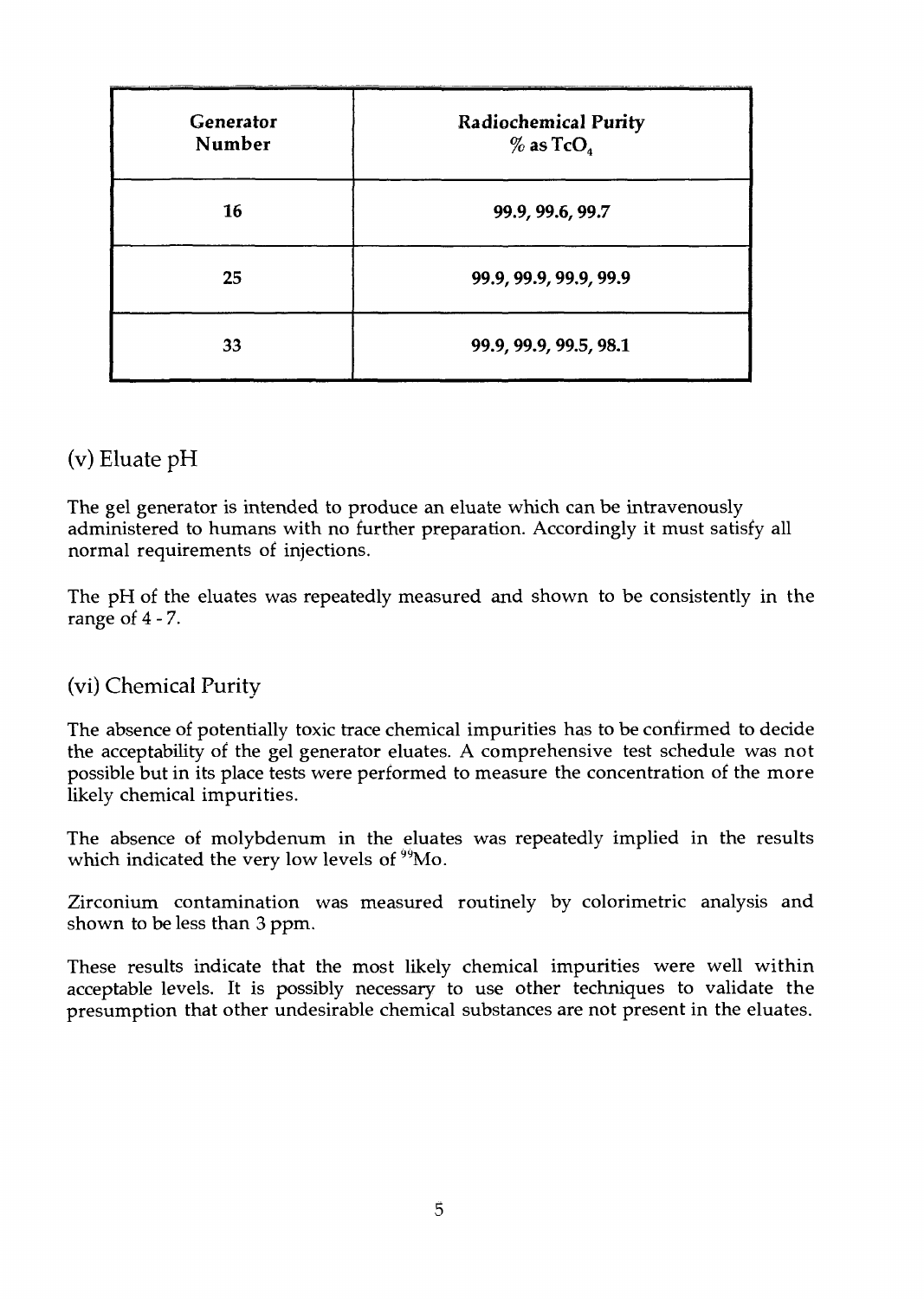## (vii) Sterility and Pyrogenicity

For the eluates from the gel generators to be administered directly to human patients, they must be shown to satisfy the general and special pharmacopoeia requirements for intravenous injections. That is in addition to being free from chemical toxins, the eluates must be shown to be compatible with human blood (isotonic) and free from viable micro-organisms (sterile) and endotoxins (pyrogens).

During the inspection of the quality control laboratories, a practical demonstration of freedom from pyrogens (LAL Test) was witnessed and documentary evidence that the eluates were sterile was also provided. However as referred to in later part of this report the conditions under which the generators are manufactured and assembled are not ideal and, as a result, only a limited confidence in the microbiological integrity of the product was obtained.

For a more appropriate determination of this aspect of quality, it is necessary for NPIC to provide more than satisfactory test results; evidence of levels of protection that would apply when a human or processing error occurs, is highly desirable. In the present production conditions, a guarantee of eluate sterility and apyrogenicity on the part of NPIC, is overly optimistic.

## Summary of Test Results

The technetium-99m obtained from the gel generators was gauged by a battery of tests and compared against international acceptance standards. In most cases a sufficiently high quality was confirmed sufficient to indicate a probable and ready clinical acceptance.

This was subsequently confirmed at a meeting with nuclear medicine specialists when it was reported that, from a clinical perspective, <sup>99m</sup>Tc from a gel generator was indistinguishable from its fission-product counterpart.

Independent analysis of several more batches of generators is, however, a necessary requirement before a claim of product equivalence can be justified. The IAEA proposal to submit further sample generators to a group of radioisotope authorities is highly recommended.

At this juncture, however, it is not recommended that the gel generators be subjected to an international clinical trial because of doubts in respect to microbiological purity. ( *See later comments in regard to compliance with Good Manufacturing Practice which endorses this caveat against clinical experiments. )*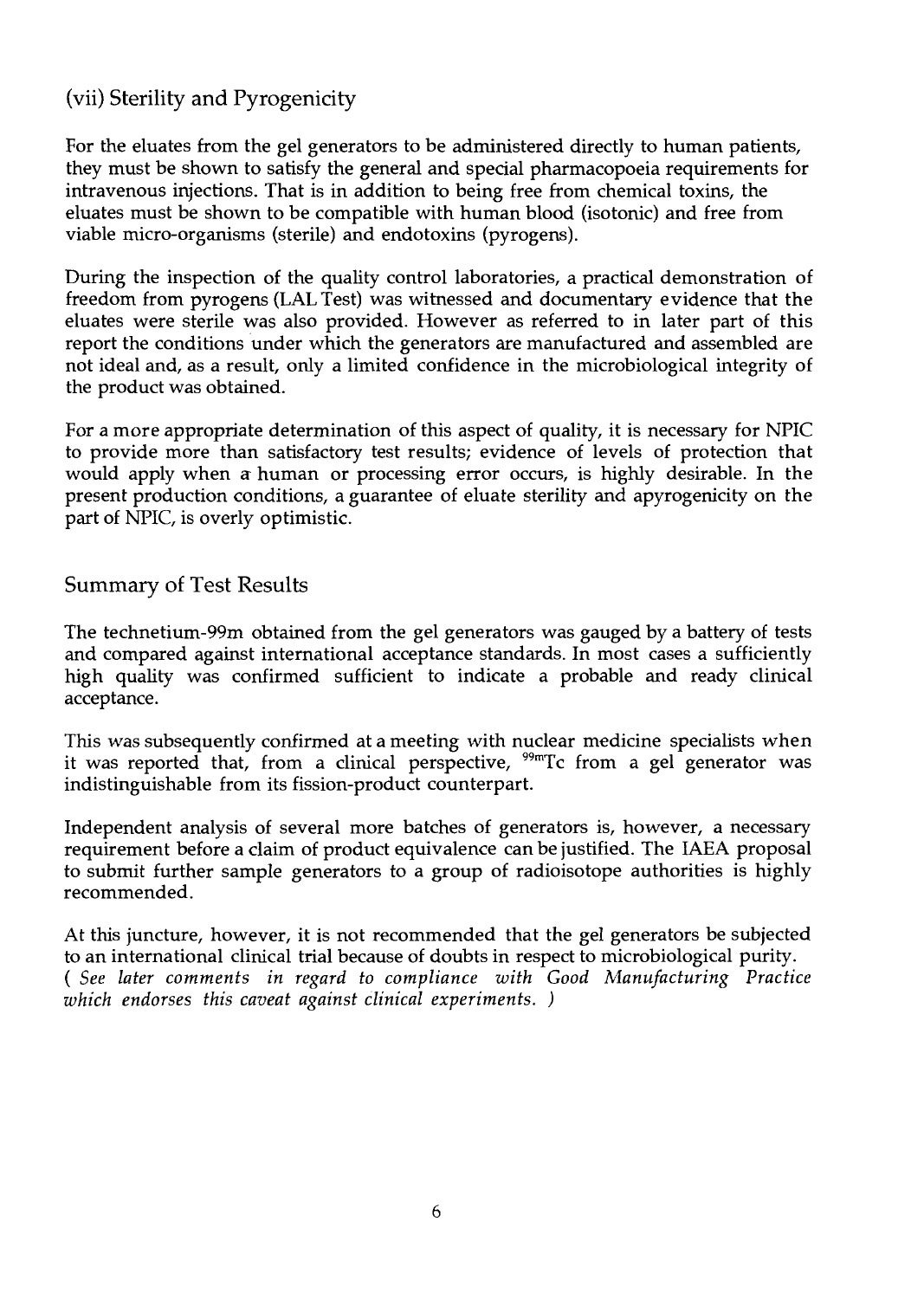## 2. Inspection of the Generator Production Facilities at NPIC and an Assessment of GMP Compliance

The equipment, facilities and procedures used at NPIC for the production of gelgenerators are sub-standard and would not satisfy an audit for GMP compliance. The major areas where improvements are necessary are in :-

> Radiation Safety Segregation of Work Areas **Cleanliness** Management Responsibility Team Formation Documentation and Procedures Batch Traceability

In the absence of these GMP essentials, one is tempted to speculate on an explanation for such a superior product. Arguably, the answer ought to be resident in a firm technological foundation and a well conceived program of practical implementation.

The scientists and engineers at NPIC have benefited from the original work published by ANSTO (patent documents and IAEA Conference Vienna, Oct 1986), and, by not including the process of terminal autoclaving for the finished generators, have been able to avoid the need for a chemical enhancement of elution efficiency. However this may not be considered as a technological advance since the wider application of the technology may demand such a process step be included, in order to ensure a better guarantee of clinical acceptability.

Many of the anticipated practical problems associated with the manufacture of the gel have been successfully overcome. For example, the method of loading the generators is elegant in its simplicity and yet appears highly effective for mass production (it is claimed that 100 generators of different activities can be loaded in 15-20 minutes; I witnessed 10 being completed in 1 minute).

Assembly of the loaded generators is performed in a 'clean-room' environment which is not monitored for particles or pathogens. As a result the assembly process could not be realistically claimed as aseptic nor the resultant product as sterile. Furthermore significant opportunities exist for microbial growth and contamination of the generators. *{That no clinical problems have been reported is indeed surprising.*)

Too much work is performed on or near dust-laden floors and the flow of materials and personnel needs streamlining.

The gel production equipment and hot-cells are new and capable of being isolated from the less than optimal surrounding environment; so far this isolation has only been partially achieved. These features are negated by insufficient attention paid to air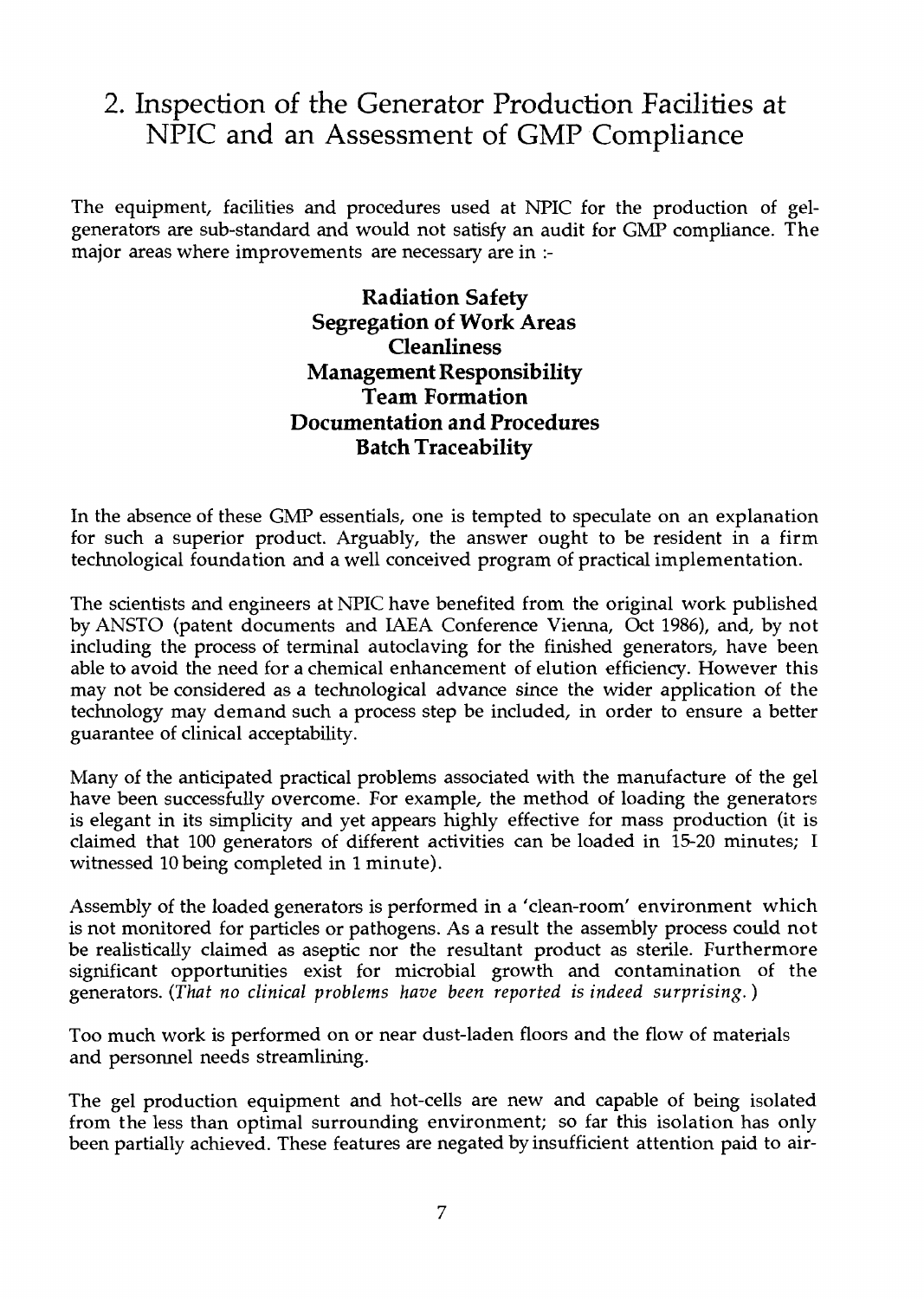conditioning, pressure differentials and flow-rates all of which imply that the condition of these new facilities will deteriorate. In the absence of a program of careful monitoring and maintenance, the degradation of the product seems inevitable.

These deficiencies in the facilities should be remedied as a matter of urgency.

On procedural issues, the documentation related to each batch is too fragmented and it is difficult to audit the manufacture of any particular batch. It is suggested that a more rigorous approach is required to bring gel-generator production into line with the discipline necessary for effective pharmaceutical manufacturing.

A comprehensive Batch Production Record was drafted for consideration ( *See appendix )* which was meant to demonstrate the principles of pharmaceutical production through shared responsibilities. This document emphasises the need for a working team approach. It is recommended that NPIC engage help from the local College of Pharmacy for a more professional solution to these problems.

Summary of Investigation into Quality of the Manufacturing Facilities and Compliance to Good Manufacturing Practice.

The facilities at NPIC for the manufacture of gel generators, despite their newness and the satisfactory results currently exhibited by the product, are inadequate and would prevent the product being registered/licensed in any other country. ( *It is common practice for national therapeutic goods authorities to conduct audits on a suppliers facilities before approving import.)*

Consequently these facilities must be upgraded.

In parallel to improving the facilities, NPIC must pay greater attention to manufacturing procedures, documentation and the organisation of responsibilities and duties.

R.E.Boyd 7 July '96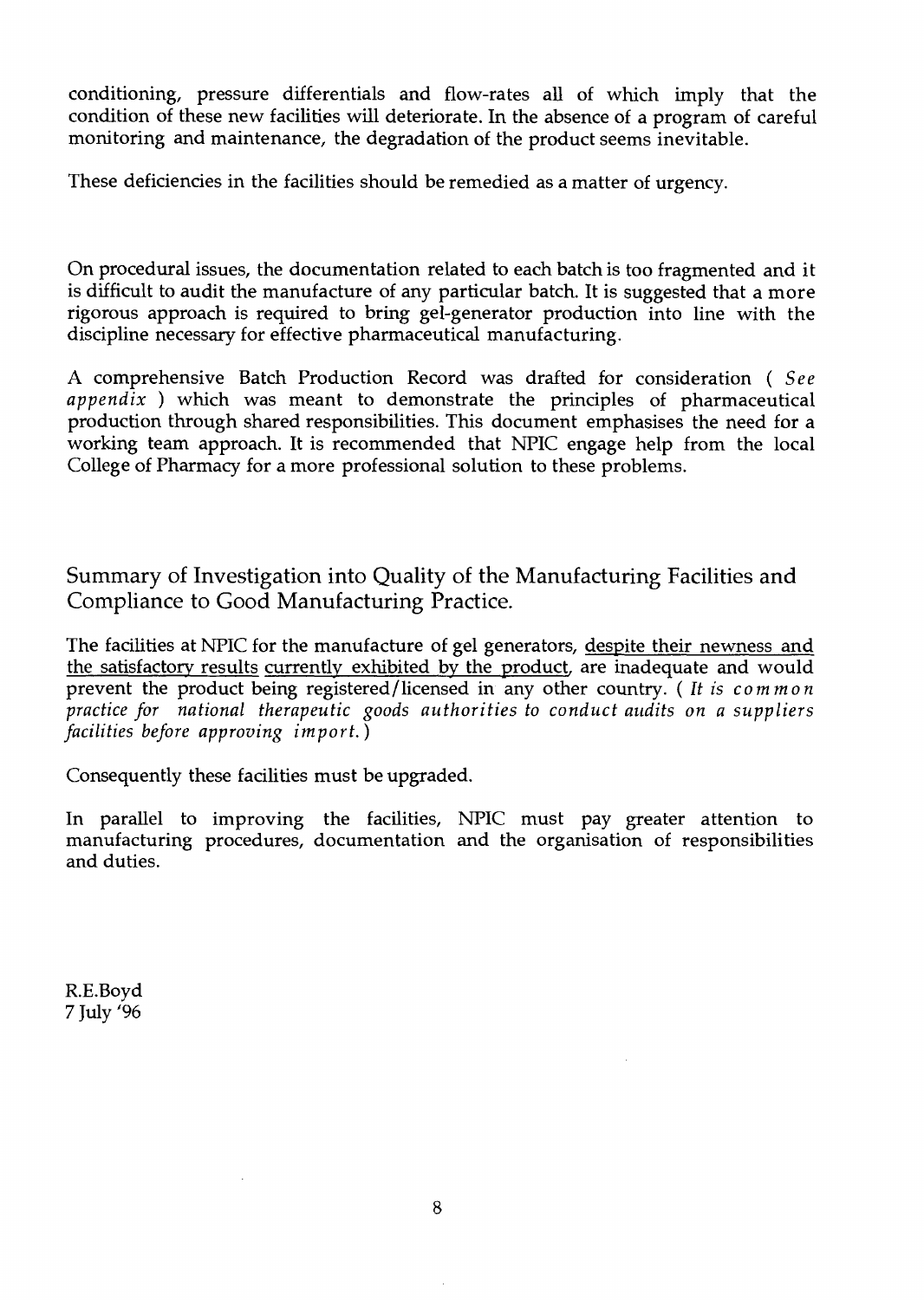## NUCLEAR POWER INSTITUTE OF CHINA, CHENDU

## $^{99}$ Mo: $^{99}$ mTc

## GEL-TYPE GENERATOR

## BATCH PRODUCTION RECORD

BATCH NO. PRODUCTION DATE:

#### 1. RAW MATERIALS

|  | Molybdenum trioxide |  |
|--|---------------------|--|
|--|---------------------|--|

- Sodium hydroxide solution
- Zirconyl chloride solution
- Sulphuric acid solution
- Water for Injection
- Physiological Saline
- batch................. batch.................. batch.................. batch.................. batch.................. batch.................. quantity................. reference quantity................ reference quantity................ reference quantity................. reference quantity reference quantity................. reference

#### Generator Components

| Glass Columns- | Batch         |                | Tubing -    | Batch      |                |
|----------------|---------------|----------------|-------------|------------|----------------|
|                | Inspected     |                |             | Prepared   | .              |
|                |               | Signature/Date |             |            | Signature/Date |
|                | Washed        |                |             | Inspected  | .              |
|                |               | Signature/Date |             |            | Signature/Date |
|                | Depyrogenated |                |             | Sterilised | .              |
|                |               | Signature/Date |             |            | Microbiol/Date |
|                | No. Used      |                |             |            |                |
|                |               | Signature/Date |             |            |                |
| Needles -      | Inspected     |                | Connectors- | Inspected  | .              |
|                |               | Signature/Date |             |            | Signature/Date |
|                | Sterilised    |                |             | Sterilised | .              |
|                |               | Microbiol/Date |             |            | Microbiol/Date |
|                |               |                |             |            |                |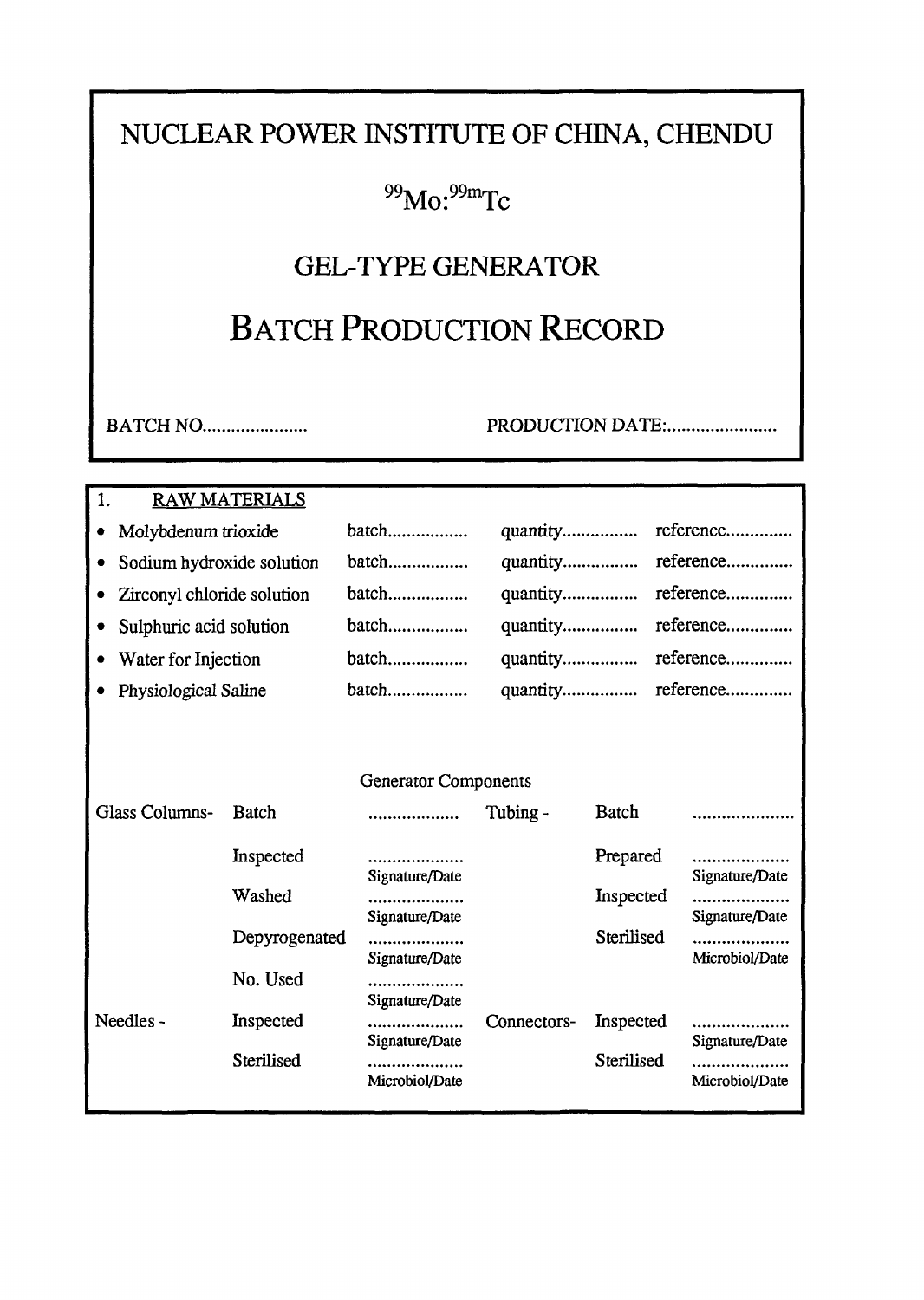## **2. PROCESS DETAILS**

|            | Operation                                                               | by | when |
|------------|-------------------------------------------------------------------------|----|------|
| 2.1        | Radio-activation                                                        |    |      |
|            |                                                                         |    |      |
|            | grams MoO <sub>3</sub> per target                                       |    |      |
|            |                                                                         |    |      |
|            |                                                                         |    |      |
| 2.2        | <b>Preparation of Facilities</b>                                        |    |      |
|            | Pre-production cleaning                                                 |    |      |
|            | Microbiological survey of hot cells, rear of cell areas, clean<br>rooms |    |      |
| 2.3        | <b>Gel Preparation</b>                                                  |    |      |
|            | Dissolution of MoO <sub>3</sub>                                         |    |      |
|            | Adjust pH                                                               |    |      |
|            | Reaction with ZrOCl <sub>2</sub>                                        |    |      |
|            | Final pH                                                                |    |      |
|            | Gel drying start                                                        |    |      |
|            | Temperature                                                             |    |      |
|            | Gel drying finish                                                       |    |      |
| <u>2.4</u> | <b>Loading of Generators</b>                                            |    |      |
|            | Number of generators loaded                                             |    |      |
|            | Loading speed  ml/min                                                   |    |      |
|            |                                                                         |    |      |
|            | Washing completed  hrs                                                  |    |      |
|            |                                                                         |    |      |
|            | Radioactive contamination survey                                        |    |      |
| 2.5        | Aseptic generator assembly                                              |    |      |
|            | LIST THE CRITICAL STEPS                                                 |    |      |
|            | OF ASSEMBLY AND WHO                                                     |    |      |
|            | PERFORMED THEM AND WHEN                                                 |    |      |
|            | Microbiological supervision of clean room operations                    |    |      |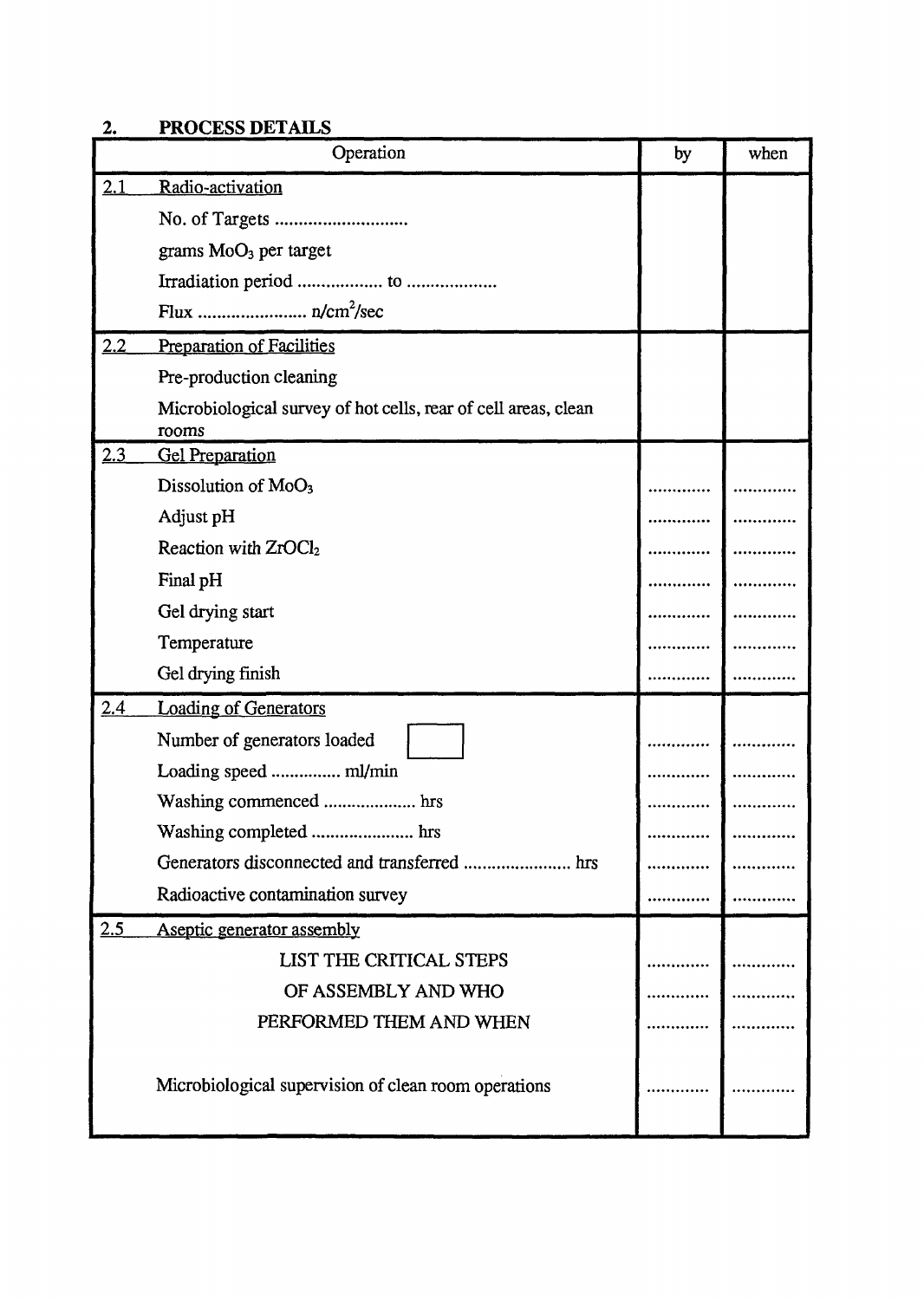| Generator | Activity of             | Generator | Activity of             |  |
|-----------|-------------------------|-----------|-------------------------|--|
| Number    | <b>Calibration Time</b> | Number    | <b>Calibration Time</b> |  |
|           |                         |           |                         |  |
|           |                         |           |                         |  |
|           |                         |           |                         |  |
|           |                         |           |                         |  |
|           |                         |           |                         |  |
|           |                         |           |                         |  |
|           |                         |           |                         |  |
|           |                         |           |                         |  |
|           |                         |           |                         |  |
|           |                         |           |                         |  |
|           |                         |           |                         |  |
|           |                         |           |                         |  |
|           |                         |           |                         |  |
|           |                         |           |                         |  |
|           |                         |           |                         |  |
|           |                         |           |                         |  |
|           |                         |           |                         |  |
|           |                         |           |                         |  |
|           |                         |           |                         |  |
|           |                         |           |                         |  |
|           |                         |           |                         |  |
|           |                         |           |                         |  |
|           |                         |           |                         |  |
|           |                         |           |                         |  |
|           |                         |           |                         |  |
|           |                         |           |                         |  |
|           |                         |           |                         |  |
|           |                         |           |                         |  |
|           |                         |           |                         |  |
|           |                         |           |                         |  |
|           |                         |           |                         |  |
|           |                         |           |                         |  |
|           |                         |           |                         |  |
|           |                         |           |                         |  |
|           |                         |           |                         |  |
|           |                         |           |                         |  |
|           |                         |           |                         |  |
|           |                         |           |                         |  |
|           |                         |           |                         |  |
|           |                         |           |                         |  |
|           |                         |           |                         |  |

## **3.** MEASUREMENT OF GENERATOR ACTIVITIES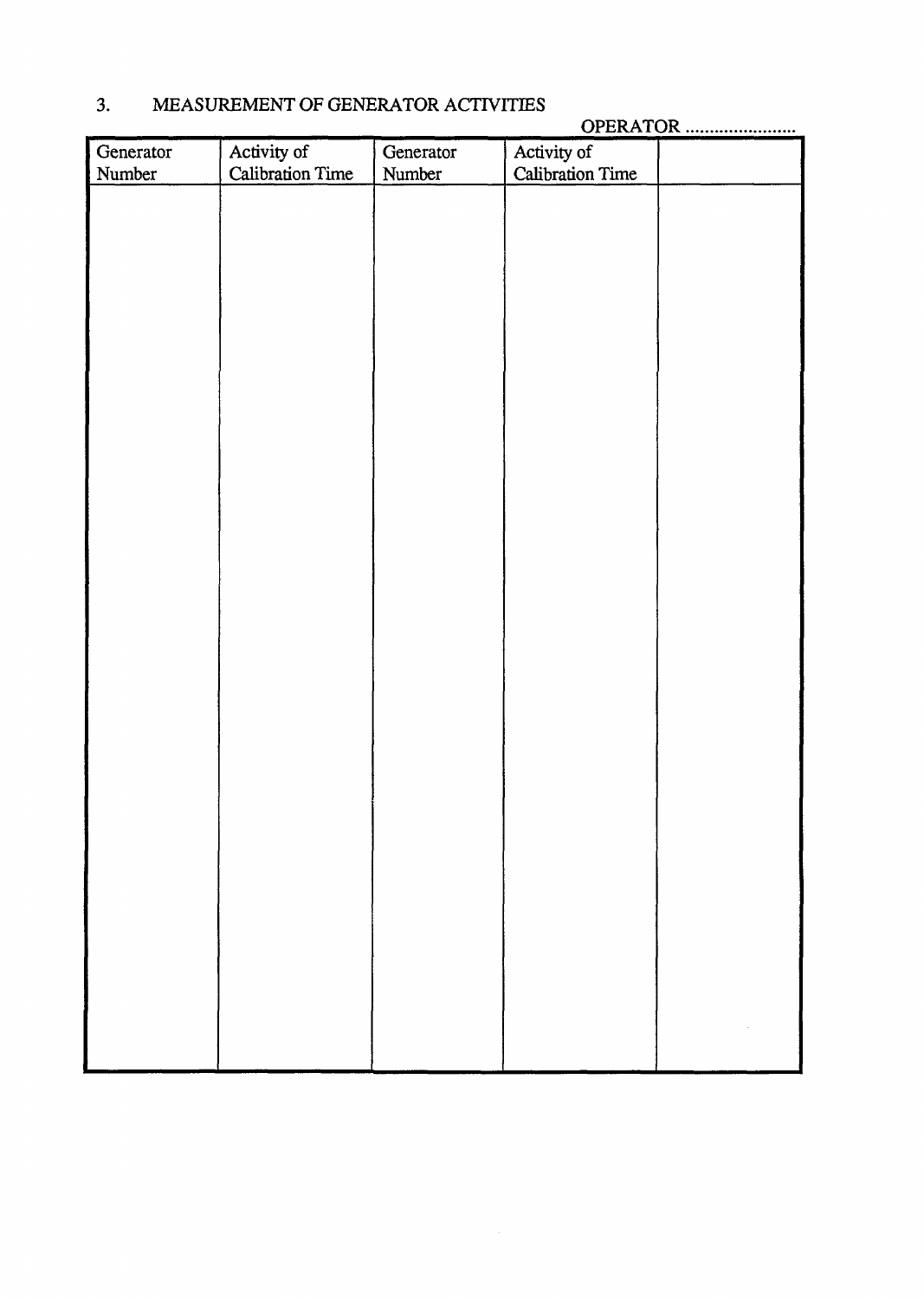### **4.** VERIFICATION OF MANUFACTURING PROCEDURES

I certify that the correct manufacturing procedures for this batch of generators has been rigorously followed, and that only approved/validated raw materials have been used and that the batch manufacturing record is complete and accurate in all details Product Manager

(signature)

| 5.<br><b>LABEL CONTROL</b>           |   |                                   |                           |
|--------------------------------------|---|-----------------------------------|---------------------------|
| The label text is certified accurate |   |                                   | <b>Production Manager</b> |
| Number of labels issued              | a |                                   | Label Officer             |
| Number of labels used                | b |                                   | <b>Production Manager</b> |
| Number of labels returned            | C |                                   | Label Officer             |
| Number of labels destroyed           | d |                                   | QC Manager                |
|                                      |   | Note: $a = b + c + d$             |                           |
|                                      |   | $b = no$ . of generators produced |                           |
|                                      |   |                                   |                           |
| Residual stock of labels is          |   |                                   | Label Officer //          |
|                                      |   |                                   |                           |
|                                      |   |                                   |                           |

#### 6. PACKAGING CONTROL

I certify that the generators are packaged according to the specification (refer SOP.........) and that the external surface of the lead pots and the plastic outer containers have been measured and found free from radioactive contamination.

Product Manager (signature)

## 7. QUARANTINE OF FINISHED PRODUCT

The generators produced in this batch have been placed under quarantine, pending QC release. Product Manager at hrs / / (signature)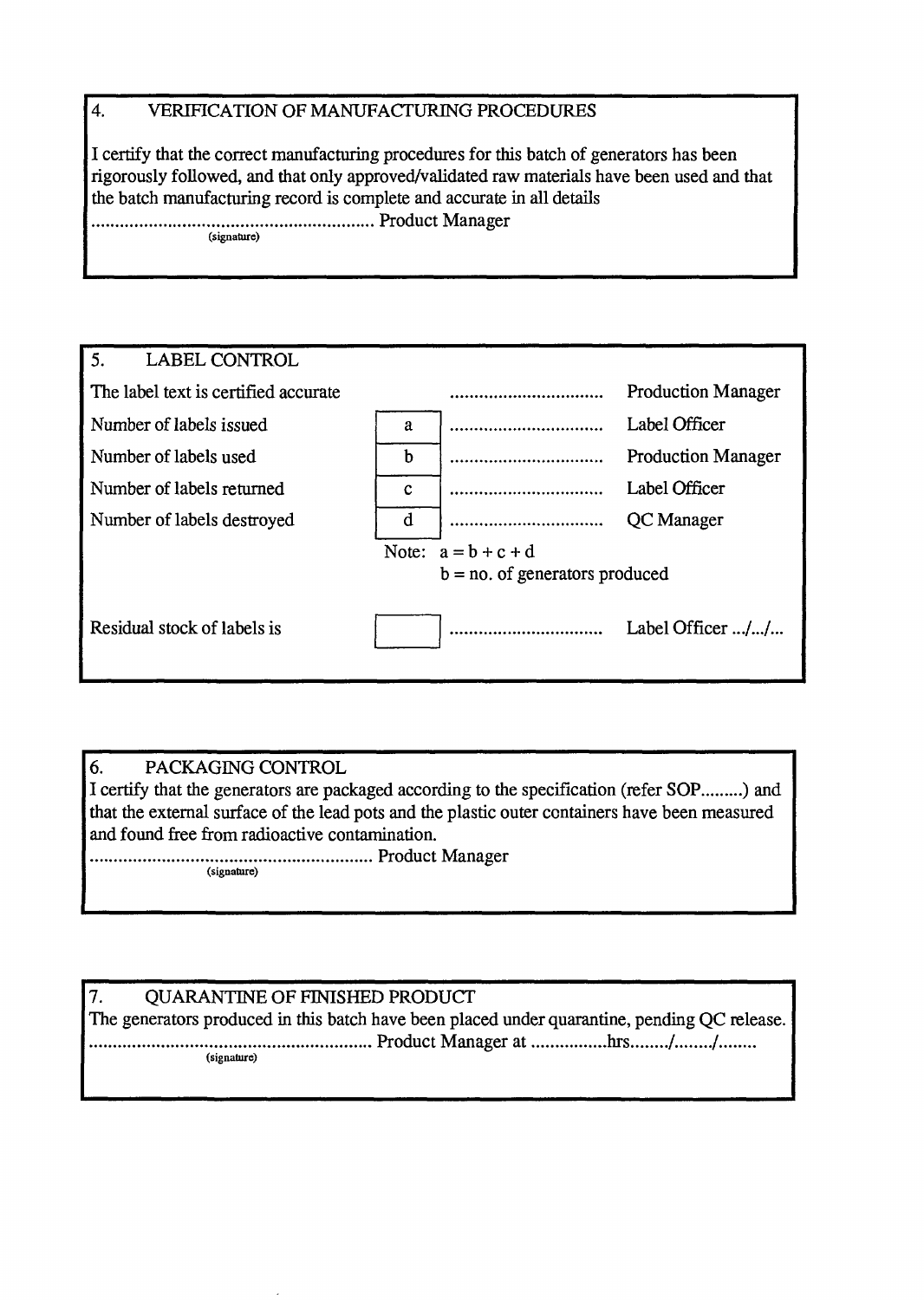## 8. QUALITY CONTROL

| Sampling<br>Generators<br>been selected for testing. | and some presentative of the batch have |
|------------------------------------------------------|-----------------------------------------|
|                                                      |                                         |

| 8.2   | <b>Pre-Release Testing</b>        |                                              |
|-------|-----------------------------------|----------------------------------------------|
|       | 8.2.1. Molybdenum-99 breakthrough | Specification < $1 \mu$ Ci.mCi <sup>-1</sup> |
| 8.2.2 | Eluate pH                         | Specification 4-7                            |
| 8.2.3 | Radiochemical purity              | Specification > 99% TcO <sub>4</sub>         |
| 8.2.4 | Chemical purity                   | Specification $<$ 5 ppm $Zr$                 |
|       |                                   |                                              |

| 8.3           | <b>Pre-Release Test Results</b> |                    |    |                       |    |
|---------------|---------------------------------|--------------------|----|-----------------------|----|
| Generator No. | Activity @                      | $\frac{99}{90}$ Mo | pH | $\%$ TcO <sub>4</sub> | Zr |
|               | Calibration                     | Breakthrough       |    |                       |    |
|               |                                 |                    |    |                       |    |
|               |                                 |                    |    |                       |    |
|               |                                 |                    |    |                       |    |
|               |                                 |                    |    |                       |    |
| Operator      |                                 |                    |    |                       |    |

8.4 Release Authorisation

I certify that the Pre-Release Tests have been performed and that the results indicate that the release specification **are/are not** satisfied in every detail. Accordingly the batch of generators is/is **not** authorised for release pending **no further testing/further testing specified.**

Quality Control Manager at hrs / /

| 8.5 Retesting |  |
|---------------|--|
|               |  |

The following retests are required none/..

| 8.6<br><b>Final Release Authorisation</b> |                                      |          |
|-------------------------------------------|--------------------------------------|----------|
|                                           | is cleared for / is not approved for | release. |
|                                           |                                      |          |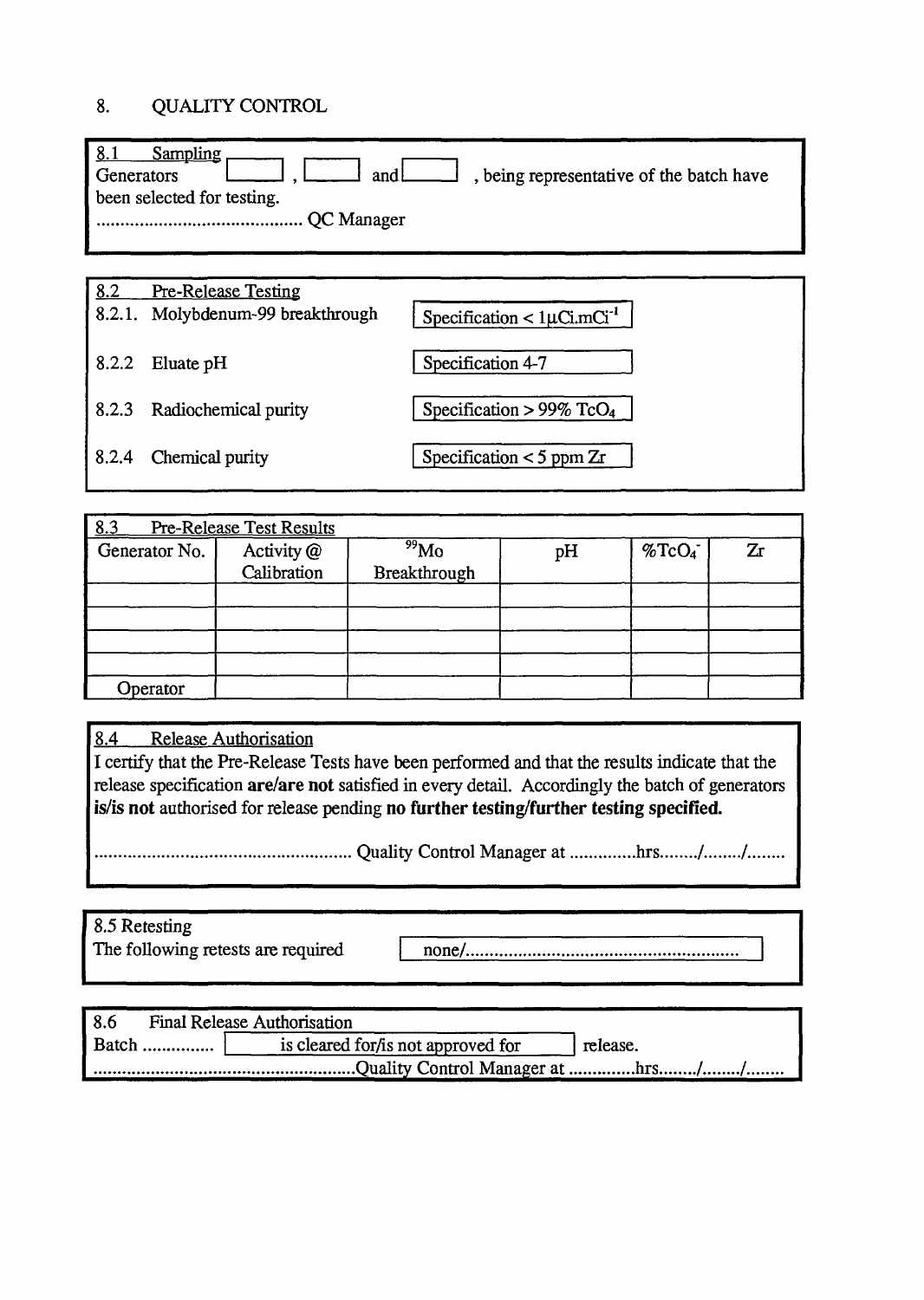8.7 Acknowledgement of Test Results I acknowledge the results of the pre-release testing and have authorised the release of the batch. Production Manager hrs / /. or

I have impounded Batch .............. to prevent its release.

Quality Control Manager hrs /. /

| 8.8           | <b>Post-Release Testing</b>            |                              |                       |              |
|---------------|----------------------------------------|------------------------------|-----------------------|--------------|
| Generator No. | $\gamma$ -Spec                         | Serial Elution<br>Efficiency | <b>Sterility Test</b> | Pyrogen Test |
|               | $\%$ <sup>99</sup> Mo<br>% others      | 土                            | $-ve/+ve$             | $-ve/+ve$    |
|               | $\%^{99}$ Mo<br>% others               | 士                            | $-ve/+ve$             | $-ve/+ve$    |
|               | $\%^{99}$ Mo<br>$%$ others             | 士                            | $-ve/+ve$             | $-ve/+ve$    |
| Specification | $< 0.1\%~^{99}$ Mo<br>$>0.01\%$ others | $>60\%$                      | -ve                   | -ve          |
| Operator      |                                        |                              |                       |              |

| 8.9<br><b>Final Assessment of Quality</b> |                         |                               |
|-------------------------------------------|-------------------------|-------------------------------|
|                                           |                         |                               |
| specification is                          |                         |                               |
|                                           | satisfied/not satisfied |                               |
|                                           |                         | Quality Control Manager hrs// |
| Final assessment is acknowledged          |                         |                               |
|                                           |                         |                               |
|                                           |                         |                               |

| 8.10 Final Action                                 |  |                       |
|---------------------------------------------------|--|-----------------------|
|                                                   |  |                       |
|                                                   |  | Production Manager // |
| 8.10.3 Consult Senior Manager                     |  |                       |
| (Delete those actions not considered appropriate) |  |                       |